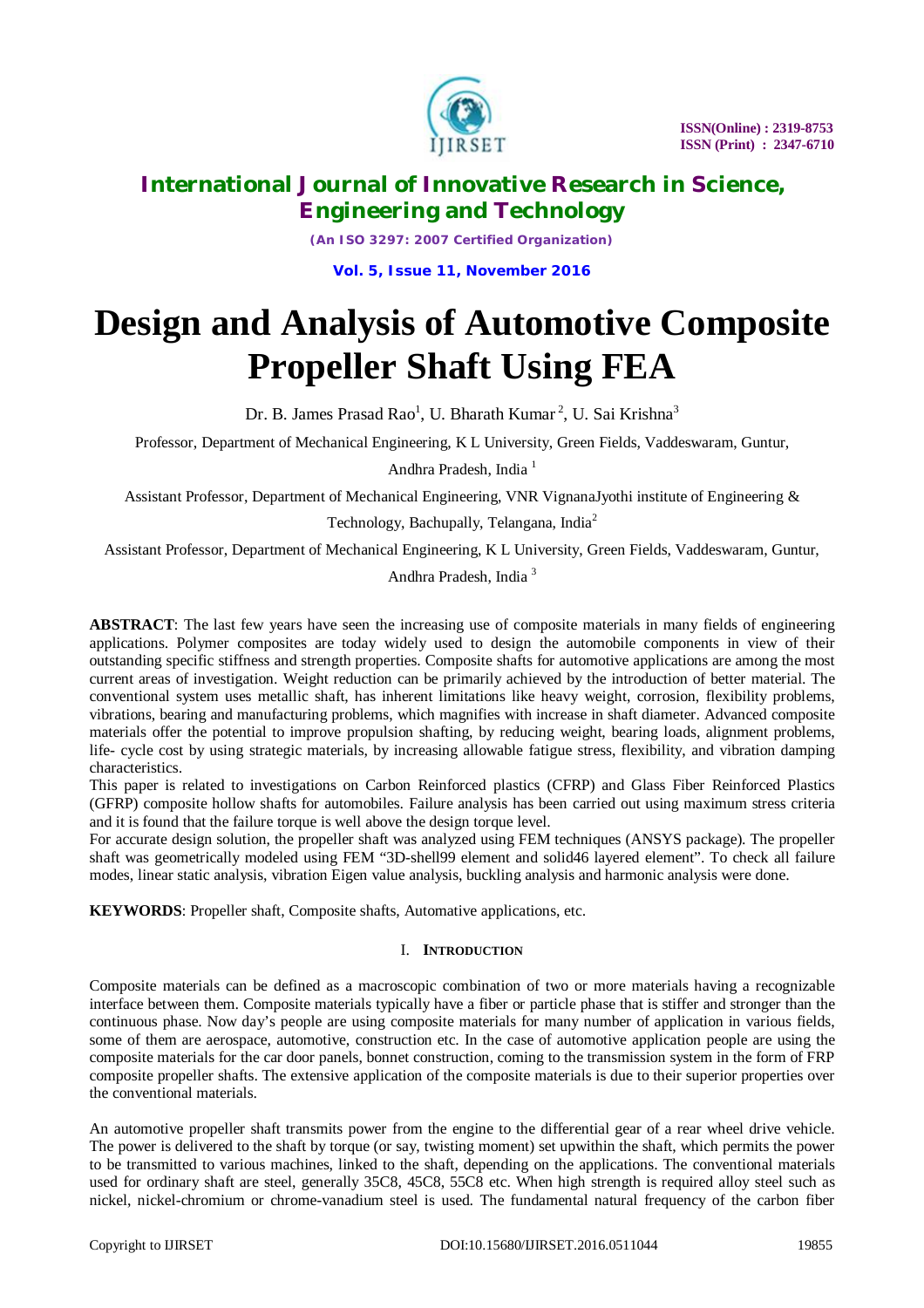

*(An ISO 3297: 2007 Certified Organization)*

#### **Vol. 5, Issue 11, November 2016**

composite propeller shaft can be twice as high as that of steel or aluminum because the carbon fiber composite material has more than 4 times the specific stiffness of steel or aluminum which makes it possible to manufacture the propeller shaft of passenger cars on one piece. The composite propeller shaft has many other benefits such as reduced weight and less noise and vibration

The static torque transmission capability of the composite shaft was defined in this work as the torque value at which the first ply of the composite shaft failed. Since long thin hollow shafts are vulnerable to torsional buckling.

### II. **OBJECTIVE & SCOPE**

The main objective of this work is to analyze the composite propeller shaft using finite element analysis. To develop an adequate technology base required to successfully design, specify, and manufacture composite shafting in future automobiles and to demonstrate the feasibility of this technology. Validate with user-friendly computer software for the design of composite shafts and using empirical formulae.



Fig.1 Schematic diagram of Propeller shaft arrangement

### III. **MODELING USING ANSYS**

The propeller shaft was modeled in ANSYS using the macro in which the parameters mean radius of the shaft, length of the shaft, thickness of hollow shaft, thickness of each fiber, fiber orientation angle in each layer. For geometric modeling shaft was idealized as cylindrical tube and then layers were defined from bottom to top. The '3D laminated composite general shell99 element', (KEYOPT1=8) was selected for meshing. The shape of the element was 'quadrilateral'. After creating FEM mesh of nodes and elements, nodes were merged. The geometric model was verified for geometric check, bad element check. The material used is glass fiber reinforced in epoxy matrix and carbon fiber reinforced in epoxy matrix.

### **DIMENSIONS OF THE PROPELLER SHAFT**

| Length of the shaft           | $: 1730$ mm                                |
|-------------------------------|--------------------------------------------|
| Mean radius of the shaft      | 40 mm                                      |
| Thickness of the hollow shaft | $\therefore$ 4.578 mm (Carbon/epoxy shaft) |
|                               | $\therefore$ 5.110 mm (Glass/epoxy shaft)  |

### **BOUNDARY CONDITIONS**

As the figure 2 shows one end of the propeller shaft is fixed to a shaft, which is connected to gearbox. Hence all the degrees of freedom at that end are arrested as shown in the figure 2. Another end of the shaft is connected to the differential gear shaft. As the propeller shaft is subjected to the twisting moment, a moment is applied about x-axis as shown in the figure.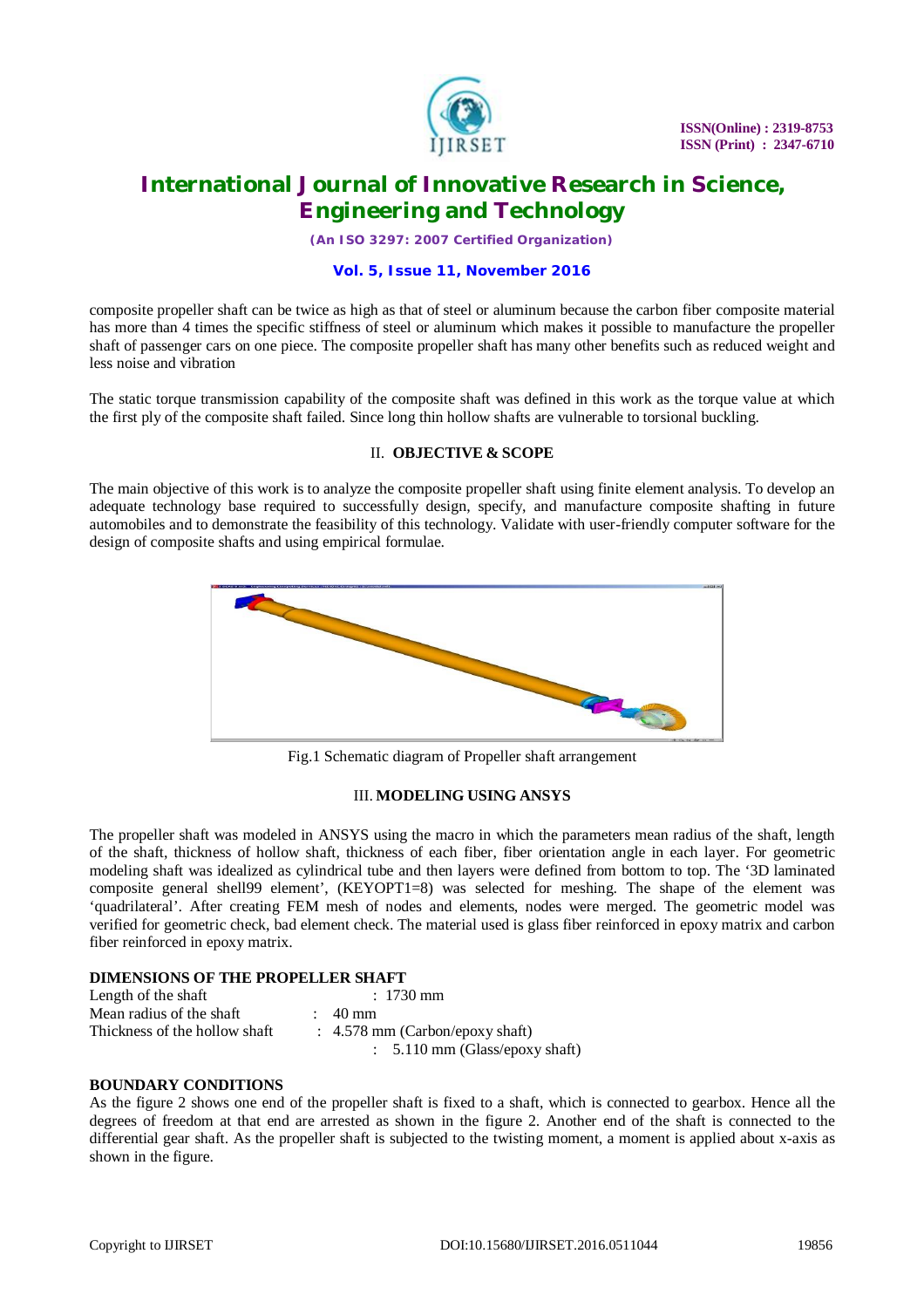

*(An ISO 3297: 2007 Certified Organization)*

**Vol. 5, Issue 11, November 2016**



Fig. 2 FEA model of the composite propeller shaft

Structural static analysis was carried out on the shaft. After doing the structural static analysis for a torque of 2030 N-m, the optimized parameters were found with mean radius, thickness of each layer as the design variables, and the maximum allowable shear stress, maximum twist as the state variables and the total volume as the objective function which is to be optimized (minimization). The results of static analysis i.e., the maximum twist of the shaft and the maximum shear stress developed were checked and those are found to be within the allowable values.

### IV.**DESIGN THEOREMS**

### *A. DESIGNING FOR TORSION*

The torsional load can be carried most effectively by fibers placed at  $\pm 45^{\circ}$  to the angle direction. The  $0^{\circ}$  and 90° orientations are required for other purposes, such as axial strength, and their contribution to torsional strength, although not negligible, is comparatively small.

### *B. DESIGNING FOR TORSIONAL BUCKLING*

An expression for the torsional buckling of a thin-walled orthotropic tube is given as follows:

where*t* is the thickness of  $\int_{0}^{\infty}$  the tube, *E<sub><i>x*</sub>and *E<sub>h</sub>are* the average modulii in the axial and  $T_c = (2\pi r^2 t)(0.272) [E_x E_h^3]^4 (t/r)^2$  hoop directions respectively. If  $E_x$  and  $E_h$  are known, the critical torque for buckling,  $T_c$ , is easily calculated. 9 4  $T_c = (2 \pi r^2 t)(0.272) [E_x E_h^3]^\frac{1}{4} (t/r)$ 

### *C. DESIGNING FOR NATURAL FREQUENCY RESISTANCE*

The drive shaft can be idealized as a pinned-pinned beam. The expression for the lowest natural frequency  $(f<sub>x</sub>)$ is given as follows:

$$
f_x = \frac{\pi}{2} \sqrt{\frac{gE_x I_x}{WL}^4}
$$

Where  $W/g =$  mass per unit length of composite

*Ix* is the moment of inertia of a thinned walled tube, and is given as *3*

$$
I_x = \pi r^3 t
$$

The natural frequency specification is likely to be a significant design driver and is likely to require that fibers be placed in the axial direction to achieve sufficient axial stiffness. Usually these axial fibers must be relatively stiff.

#### V. **RESULTS & DISCUSSIONS**

| The applied torque, composite properties and stress values are expressed in the |                                           |
|---------------------------------------------------------------------------------|-------------------------------------------|
| Maximum torque applied                                                          | $=2030$ N-m                               |
| Max TwistFor carbon/epoxy shaft                                                 | $= 0.12^{\circ}$ (under static condition) |
| For glass/epoxy shaft                                                           | $= 0.25^{\circ}$ (under static condition) |
| Maximum stress in x-dir                                                         | $= 187 MPa$                               |
| Maximum stress in y-dir                                                         | $= 120 MPa$                               |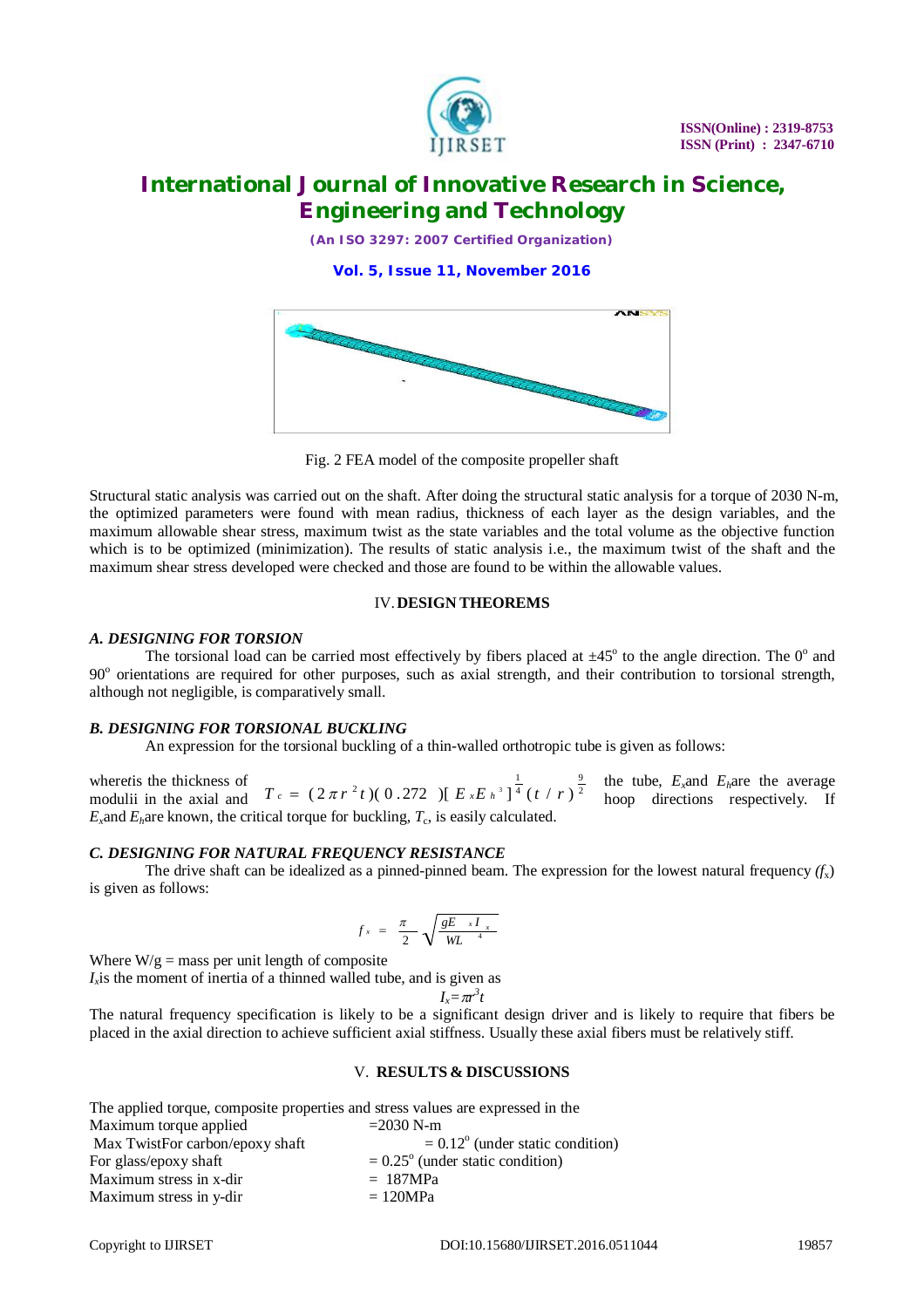

*(An ISO 3297: 2007 Certified Organization)*

### **Vol. 5, Issue 11, November 2016**

Maximum stress in z-dir  $= 120 MPa$ Maximum shear stress in layers

| Layer No.  | <b>Shear Stress - Carbon/Epoxy</b> |              | <b>Shear Stress - Glass/Epoxy</b> |              |
|------------|------------------------------------|--------------|-----------------------------------|--------------|
|            | <b>ANSYS</b>                       | <b>CADEC</b> | <b>ANSYS</b>                      | <b>CADEC</b> |
| $1 - Top$  | 13.03                              | 11.2         | 15.05                             | 14           |
| $1 - Bot$  | 12.6                               | 10.2         | 14.65                             | 13.3         |
| $2 - Top$  | 0.131                              | 0.172        | $-0.058$                          | $-0.681$     |
| $2 - Bot$  | 0.127                              | 0.181        | $-0.232$                          | $-0.873$     |
| $3 - Top$  | $-0.139$                           | $-0.16$      | 0.051                             | 0.513        |
| $3 - Bot$  | $-0.132$                           | $-0.172$     | 0.13                              | 0.681        |
| $4 - Top$  | 6.91                               | 6.52         | 7.79                              | 7.38         |
| $4 - Bot$  | 6.78                               | 6.21         | 7.63                              | $\tau$       |
| $5 - Top$  | 6.832                              | 6.87         | 8.03                              | 8.05         |
| $5 - Bot$  | 6.64                               | 6.26         | 7.91                              | 7.95         |
| $6 - Top$  | 7.01                               | 7.47         | 8.184                             | 8.15         |
| $6 - Bot$  | 6.882                              | 6.87         | 8.03                              | 8.05         |
| $7 - Top$  | 7.39                               | 7.84         | 8.24                              | 8.92         |
| $7 - Bot$  | 7.317                              | 7.64         | 8.178                             | 8.68         |
| $8 - Top$  | $-0.186$                           | 0.018        | $-0.033$                          | $-0.631$     |
| $8 - Bot$  | $-0.181$                           | 0.09         | 0.0056                            | $-0.422$     |
| $9 - Top$  | 0.191                              | 0.072        | 0.106                             | 0.747        |
| $9 - Bot$  | 0.186                              | 0.081        | 0.035                             | 0.631        |
| $10 - Top$ | 15.3                               | 18           | 17.39                             | 18.9         |
| $10 - Bot$ | 14.75                              | 16.4         | 16.87                             | 17.9         |

Table 1: Shear Stresses in each fiber (top – bottom)



Fig. 3 Comparison of stresses (ANSYS- CADEC)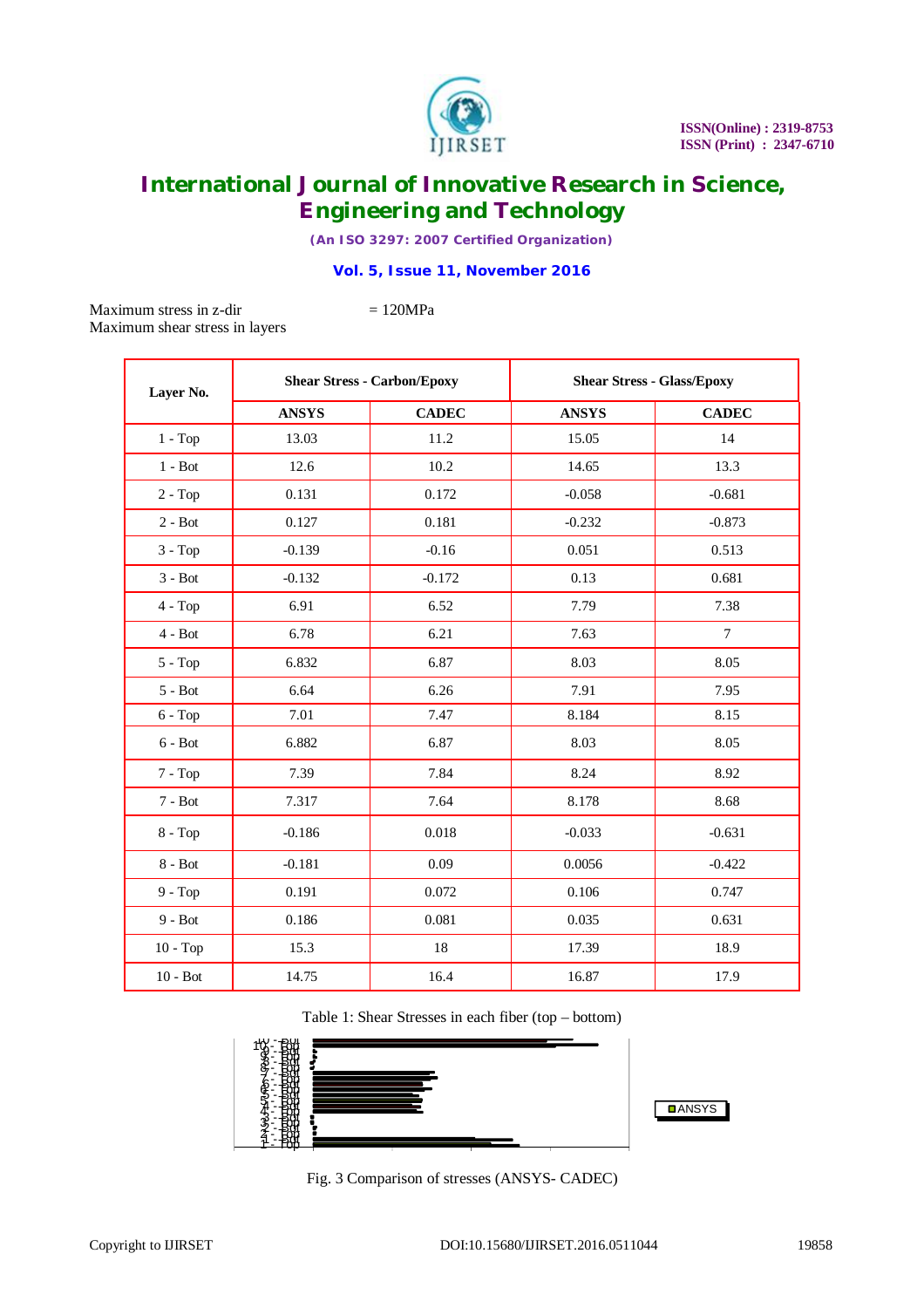

*(An ISO 3297: 2007 Certified Organization)*

### **Vol. 5, Issue 11, November 2016**

#### **FREE VIBRATION ANALYSIS**

Free vibration analysis was done on the composite propeller shaft to find the fundamental and derived natural frequencies of the shaft and their respective mode shapes. No load is applied on the shaft except boundary conditions by assuming the shaft as pinned-pinned shaft. The fundamental and derived natural frequencies of the propeller shaft are shown in the Table 2.



Fig. 4 Comparison of stresses

| Mode number | Frequency (Hz)-Glass | Frequency (Hz)-Carbon |
|-------------|----------------------|-----------------------|
|             | 7.0421               | 11.342                |
| 2           | 7.0421               | 11.342                |
| 3           | 19.041               | 30.772                |
| 4           | 19.041               | 30.772                |
| 5           | 36.425               | 59.100                |
| 6           | 36.425               | 59.100                |
| ┑           | 56.939               | 95.312                |
| 8           | 58.484               | 95.312                |
| 9           | 58.484               | 96.982                |
| 10          | 62.005               | 105.85                |

Table 2: Results of modal analysis for carbon & glass shafts



Fig 4: Third frequency mode shape

#### **BUCKLING ANALYSIS**

Advanced composite materials seem ideally suited for long, power driver shaft applications. Their elastic properties can be tailored to increase the torque they can carry as well as the rotational speed at which they operate. For thin walled shafts, the failure mode under an applied torque is torsional buckling rather than material failure. On the other hand the rotational speed is limited by lateral stability considerations. Most designs are subcritical, i.e. rotational speed must be lower than the first natural bending frequency of the shaft.